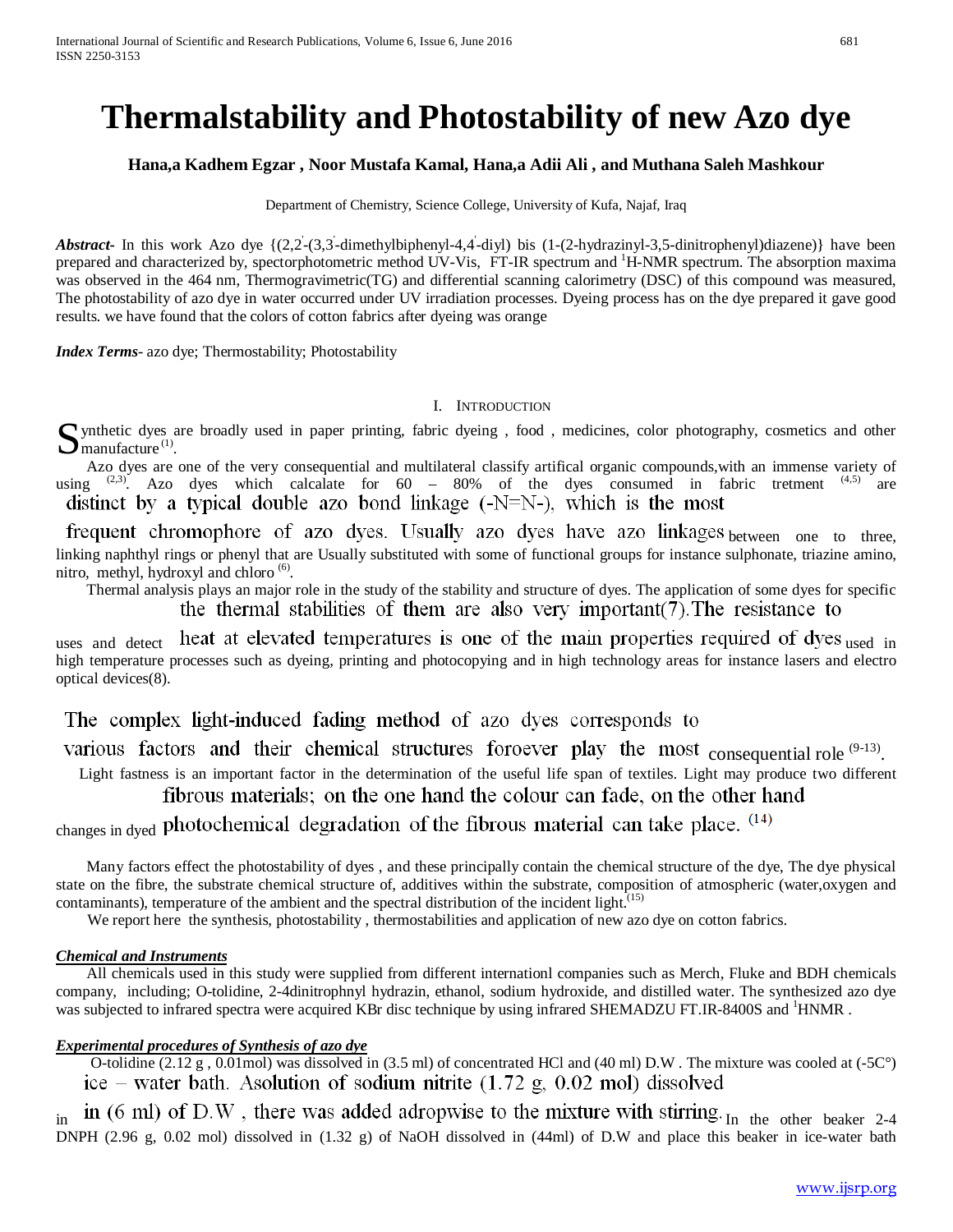at  $(-5C^{\circ})$ . The cold diazonum chloride was added to the coupling agent in small portions and stirred after each addition, Acompleting the addition, the reaction mixture was stirred less than  $(0C^{\circ})$  for  $(15)$  minutes. The black end result was precipitated and filtered recrystallized from ethanol  $yield(2, 2-(3, 3'-dimethylbiphenyl-4, 4'-divl)bis(1-(2-hydrozinyl-3, 5$ dinitrophenyl)diazene)



*Schem (1) step of preparation of azo dye*

## *Photostability experimental procedures*

Samples of dye solution was irradiated with a UV source for 10,20, 30, 40, 50, 60, 70, 80, 90 and 100 min, in this experiments conducted in the photoreactor with a circulation water at  $298\pm2$  K,

that were during process of the light irradiation. A 200 mL of dye solution was placed into the reaction container. At  $\frac{10}{10}$  min intervals, about 2 mL dye reaction container. At 10 min intervals, about 2 mL dye

800 nm was measured using UV- Spectrophotometer. The decoloration proportion of azo dye was

calculated by the following formula:

(Decoloration (%) =  $(A_0-A)/A_0 \times 100\%$ )

where  $A$  and  $A_0$  are the residual and initial absprption of dye solution each in order.

# *Dyeing experimental procedures*

 In this research we have been dyeing cotton tissue by dye prepared, according to dyeing azo dye way (Azotic Dyes) which called dyeing snow and are in accordance with the following steps:

- 1- Prepare raw cotton tissue through the removal of starch , good boiling and bleaching.
- 2- Dissolve the dye: dye prepared dissolved in 10 ml of ethanol and 0.2 ml of sodium hydroxide and then complete the volume to 150 ml with distilled water at pH equal to 10.
- 3- Gmarat raw cotton in the soda for 30 minutes in a water bath containing 0.0004M sodium nitrite solution and 0.9 ml of HCl acid and 150 ml of distilled water in 15-20 ° C. Then raw dried degree normal temperature
- 4- put the cotton tissue in the bathroom of the display, which contains 0.1 g of dye and 1 ml of sodium hydroxide concentration of 0.32 M and continue treatment for 30 minutes in temperature 10- 15. Oevdil use of ice as it is obtained is usually the best results at low temperatures .
- 5- Washed raw in a soap bath and sodium carbonate to remove the dyeing materials outstanding Bavh for true color And thereby improve the stability force against the light, washing and friction, then removed the soap solution by rinsing process, a washing with cold water and dried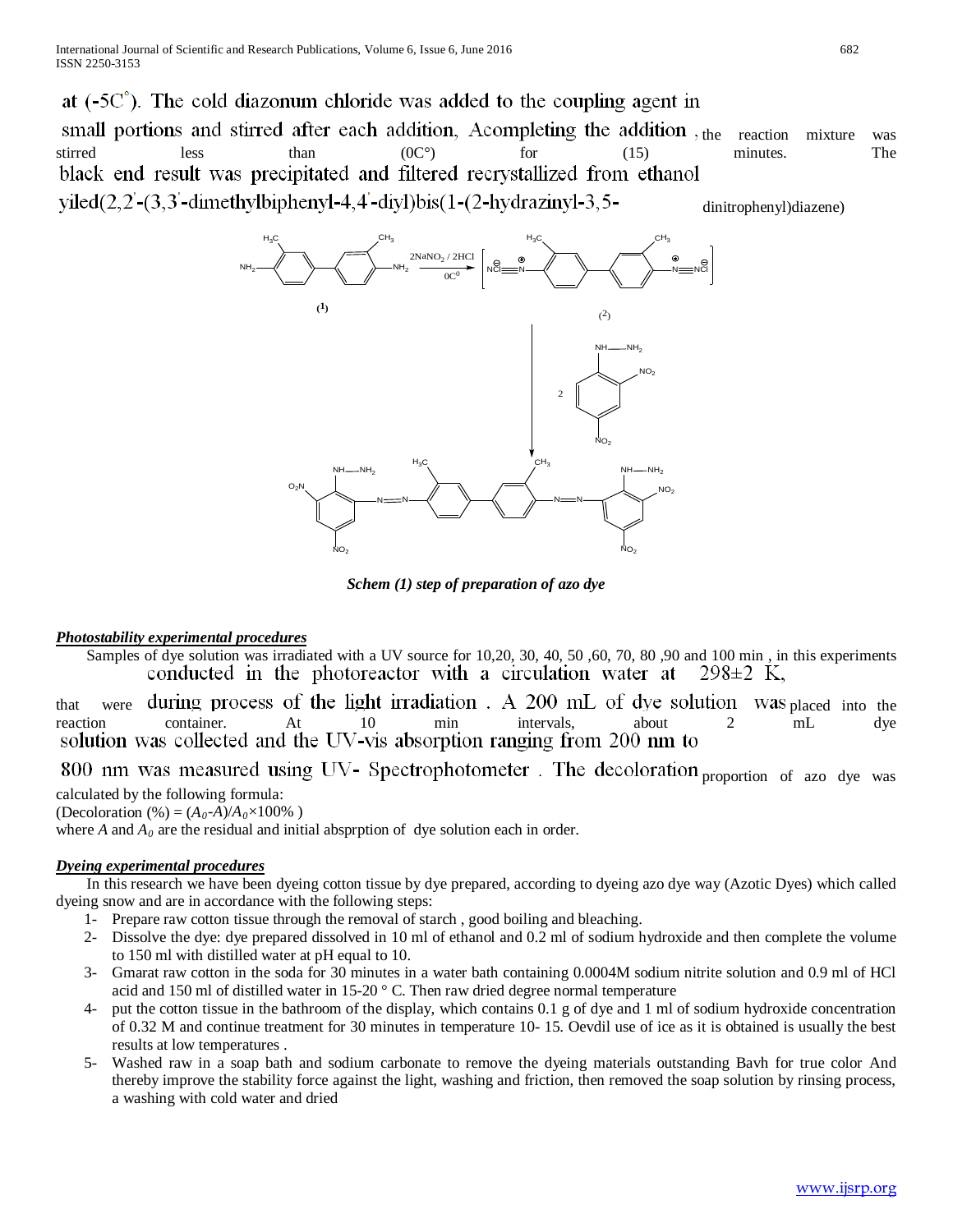International Journal of Scientific and Research Publications, Volume 6, Issue 6, June 2016 683 ISSN 2250-3153

#### *Resulte and discusion*

The new prepared dye known to be one of thermal and photo stable materials<sup> $(18)$ </sup>

The chemical structure of the dye 2,2-(3,3-dimethylbiphenyl-4,4-diyl)bis(1-(2-hydrazinyl-3,5-dinitrophenyl) diazene was determine by FT-IR, <sup>1</sup>HNMR, and UV-Vis spectra. UV-Vis absorption spectra of dye solution was registered in methanol, the absorption maxima( $\lambda$  max) of dye was found in 464 nm fig. 2.

FT-IR fig. (3) which showed appearance bands at  $(1598-1543)$  cm<sup>-1</sup> of stretching vibration of two  $(N=N)$  groups. Stretching vibration of (C-H) of alkyl group in  $\sim$  tolidine appear at (2904)cm<sup>-1</sup>, the appearance band at (3417-3277) cm<sup>-1</sup> stretching vibration of two hydrazone -NH groups, the band at (1234) cm<sup>-1</sup> stretching vibration of (N-N) groups.

The <sup>1</sup>H-NMR spectra signals at 2.8 ppm due to the existence of methyl groups in o- tolidine in the compound, signals (7.2-7.8) ppm due to aromatic protons of new compound , 8.5 ppm (hydrazone NH).These signals depict more characteristic prove for the formation of this compound fig(4).

 Direct irradiated under ultraviolet (UV) light alone of dye solution shown in Fig. 5. The efficiency of degradation of dye solution was calculated to be 5.771% at 100 minuts by using  $1 \times 10^{-4}$ M concentration of dye solution.

 These results show that much better stable for the dye under UV irradiation was occur when the azo solution was irradiated by UV light

only. The values of the efficiency of degradation after irradiation for the difference times increases with time time, especially after 100 min,indicating that the photostability of dye is usually accepted (15) that the photooxidation of azo dyes consist of attack by photochemically create

singlet  $oxygen^{(16)}$ . the photostability can be personal quality to the  $auxochromes$  which mean electron-withdrawing or electron-withdrawing<br>substituents that make more acute in color of the chromophore by altering

the total energy of the electron system for each  $\text{dye}^{(17)}$ .<br>Thermal stability that was measured and represented in Figure 6. It shows that the dye started decomposing at 290°C and its weight losing was 68.27% up to the temperature studied (600°C), and this showed that the sample dye has thermal stability up to 290C◦. And photooxidation process shown photostability for dye.



Fig. (2) : UV-Vis absorption spectra of dye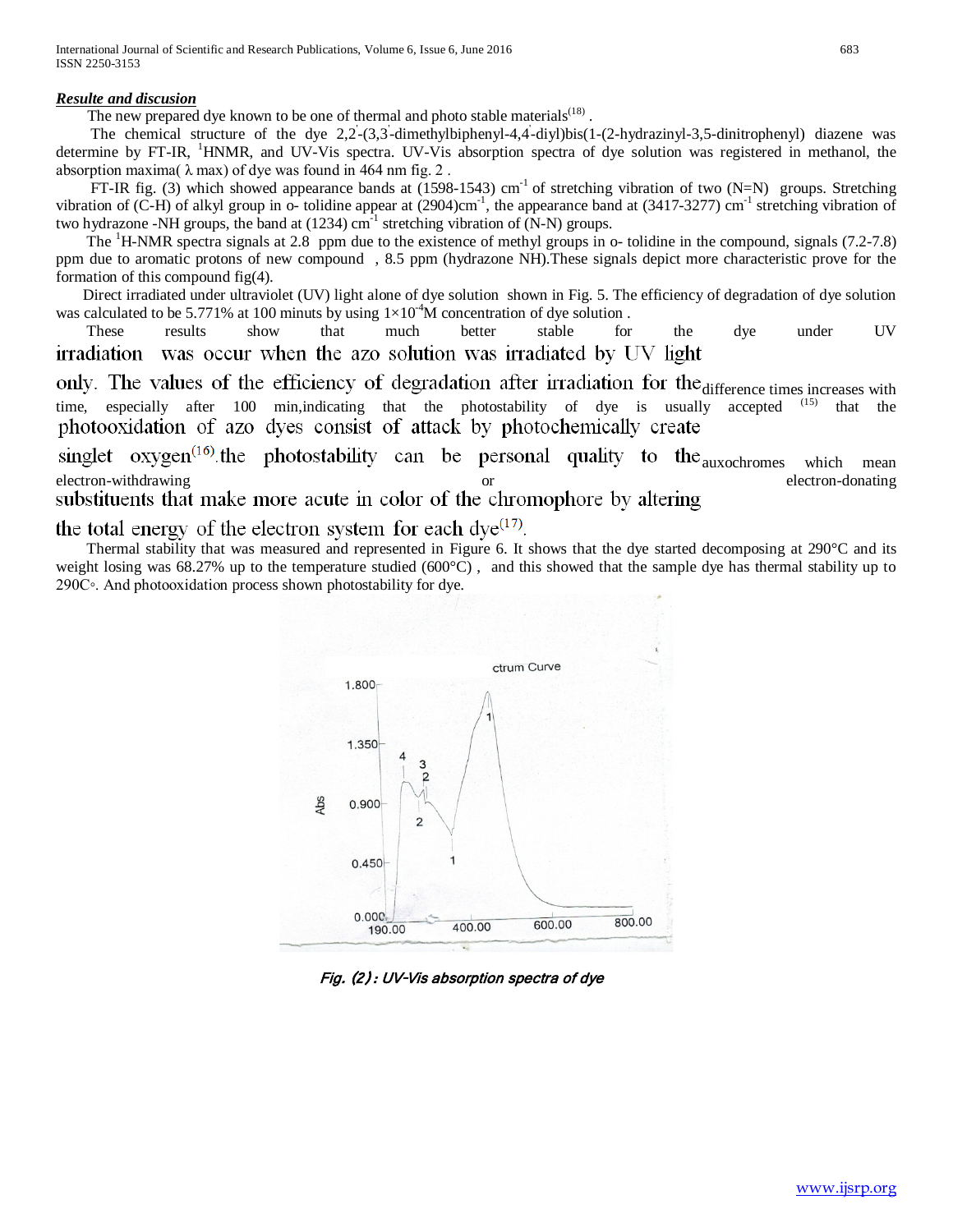

Fig.(4) : HNMR- spectra of dye



Figure 5. The efficiency of degradation of dye at differant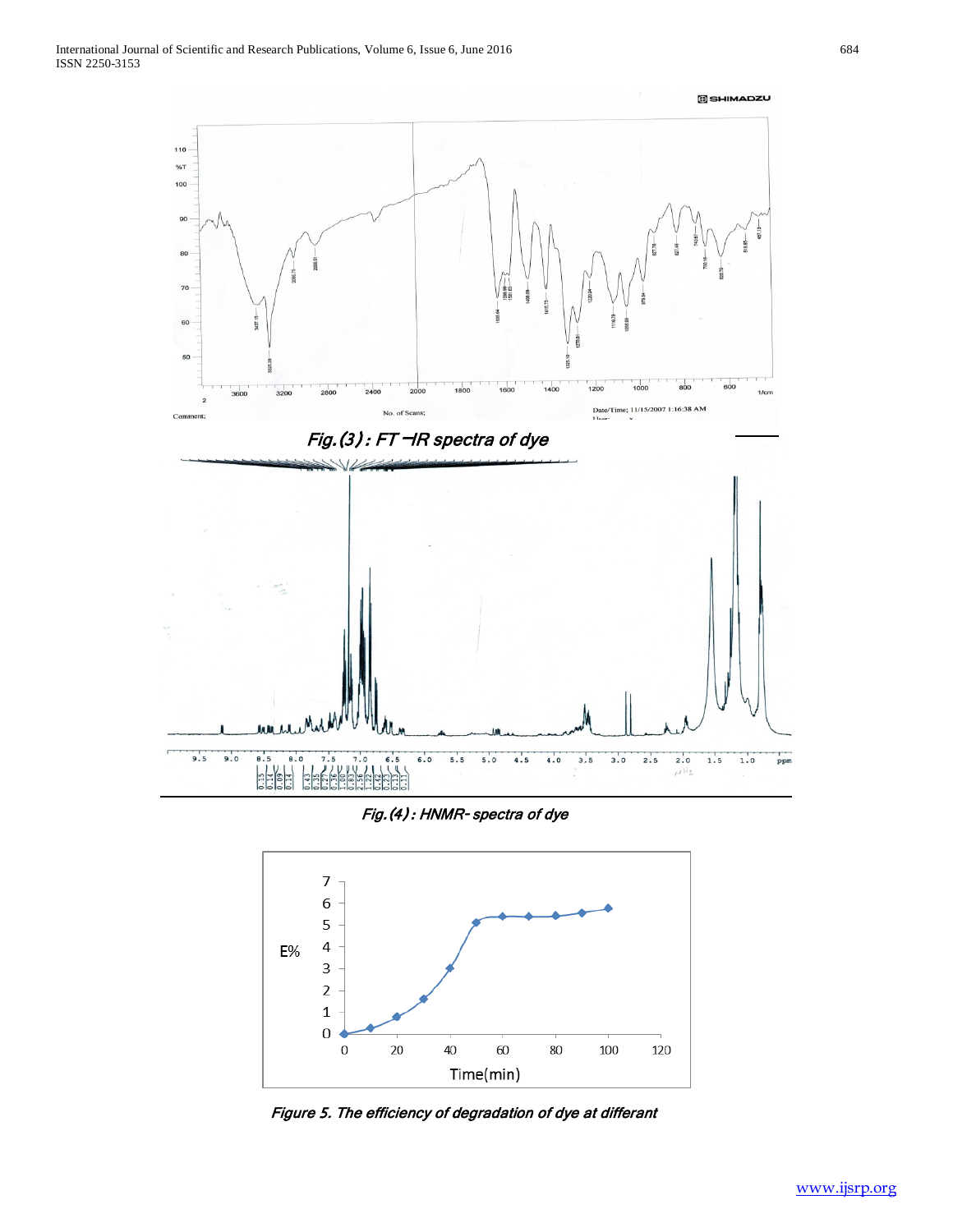From Figure.6 it is shown that the weight losses observed between 50-150 C∘, 150-290 C∘ and 290-600 C∘. The temperature limits (50-150  $\degree$ ) is assigned to the loss of hydrate water, and the other

vary within values are refer to the decomposition stages of dye. From the TG curves in Figure 6, the weight change were 7.187%, 68.27% and 23.53% at a heating rate 10°C/min.

The DSC curve of dye gives two endothermic peaks at 75 C∘which mention to dehydrate of water and at 230 C∘ this endothermic peak corresponding to melting of compound at 230 C◦, the DSC curve shows exothermic peak at 600 C◦. This information propose that the thermal stability of the dye .

consequently, the TG and DSC studies on dye showed that they can

be used for many uses applications in types fields like as fabric fibres,

that need thermal stability until to 150  $\mathrm{C}_{\mathrm{2}}$ . Of Education For Pura Sciences the Al-Ha 170



Fig.(6) : TG and DSC curve of dye

 Dyeing process has on the dye prepared dyeing process has in the acidic environment and has adopted a method of the snow dyeing, which is concerned with azo dyes only Because being prepared at low temperatures insatiable seersucker alkaline solution has been subjecting the samples dyed with dyes prepared a series of tests that usually take place after the pigments applied to cotton fabrics for the purpose of evaluation. The most important of these tests, the extent of resistance to sunlight and laundry detergents and color stability  $^{(20)}$ . As it gave good results. we have found that the colors of cotton fabrics after dyeing was orange.

#### II. CONCLUSIONS

 The azo dye was synthesized by diazotisation- coupling and oxidation reactions in good yield shows greatly better photostability beneath UV irradiation and thermostability, it  $\lambda$ max was observed at 464 nm. The decomposition temperatures of dye was found to be in the range 290–600 C°. The dye was better stable when the dye under UV irradiation. be in the range 290–600 C◦. The dye was better stable when the dye under UV irradiation, consequently, the thermal and photo stability studies on dye showed that

can be used for versatile applications in several fields which require photo and thermal stability. Dyeing process has on the dye prepared it gave good results. we have found that the colors of cotton fabrics after dyeing was orange

#### **REFERENCES**

**IINSEIS** 

<sup>[1]</sup> Rafi, F., Franklin, W. and Cerniglia, C.E. (1990). azoreductase activity of anaerobic bacteria isolated from human intestinal microflora. Appl. Environ. Microbiol., 56:2146-2151.

<sup>[2]</sup> Natansohn, A .; Rochon, P., Chem. Rev., 2002, 102, 4139; Natansohn, A .; Rochon, P. In Photoreactive Organic Thin Films; Sekkat, Z.; Knoll, W. eds., Academic Press: Amsterdam, 2002, p. 400.